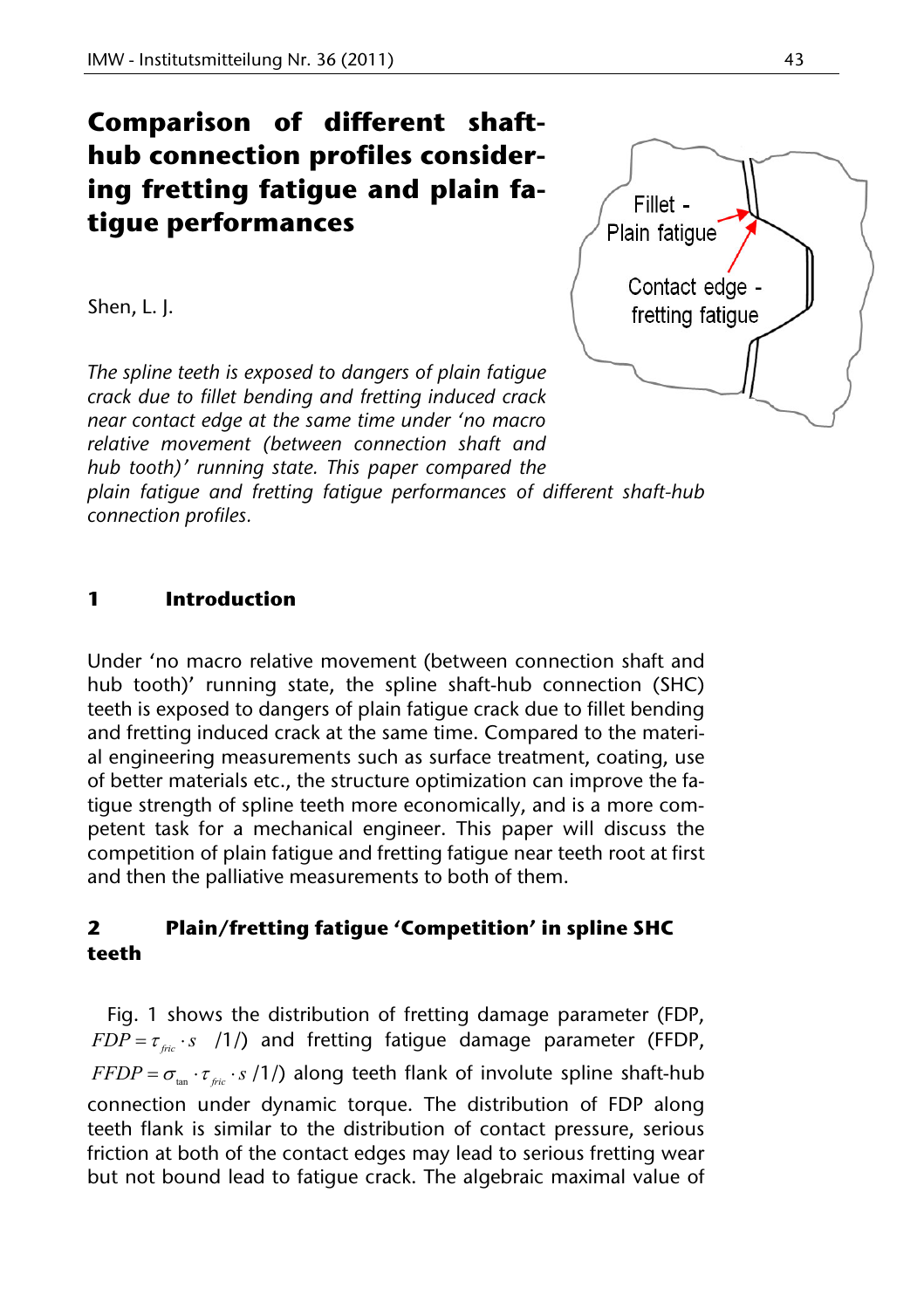FFDP occurs near the start of contact, and after that, the value of FFDP changed from positive to negative. Though the author of FFDP model did not discuss the sign of FFDP value, the crack occurred at the point with maximal positive value of FFDP /1/. Many of the fretting fatigue studies are implemented in a 'fretting pad + uniaxial tensioned specimen' experiment configuration /2,3/, the normal stress in tangential direction of contact surface is always tension stress, so there's no need to discuss the sign of FFDP value in this kind of experiment configuration. But, in spline SHC, the tensile stress along the contact surface is generated by the contact load on the teeth flank. This implies that the tensile stress along the tangential direction of contact surface is one of the prerequisite of fretting fatigue crack in FFDP model. So, according to the distribution of FFDP along teeth flank, the only potential location of fretting fatigue crack is at the teeth flank contact edge near teeth fillet.



Fig.1: Distribution of FDP and FFDP (normalized by dividing respective maximal values) along involute spline teeth flank

At the same time, the critical plane multi-axial SWT /4,5/and FS /6/ plain fatigue prediction parameters are also implemented to the dynamically loaded spline teeth flank, the distribution of SWT and FS parameter along the shaft teeth flank are showed in Fig.2. The first peak values of SWT parameter and FS parameter occurred at the fillet of teeth, the second peak value occurred near the start of contact. Rather than the fretting fatigue crack location predicted by the FFDP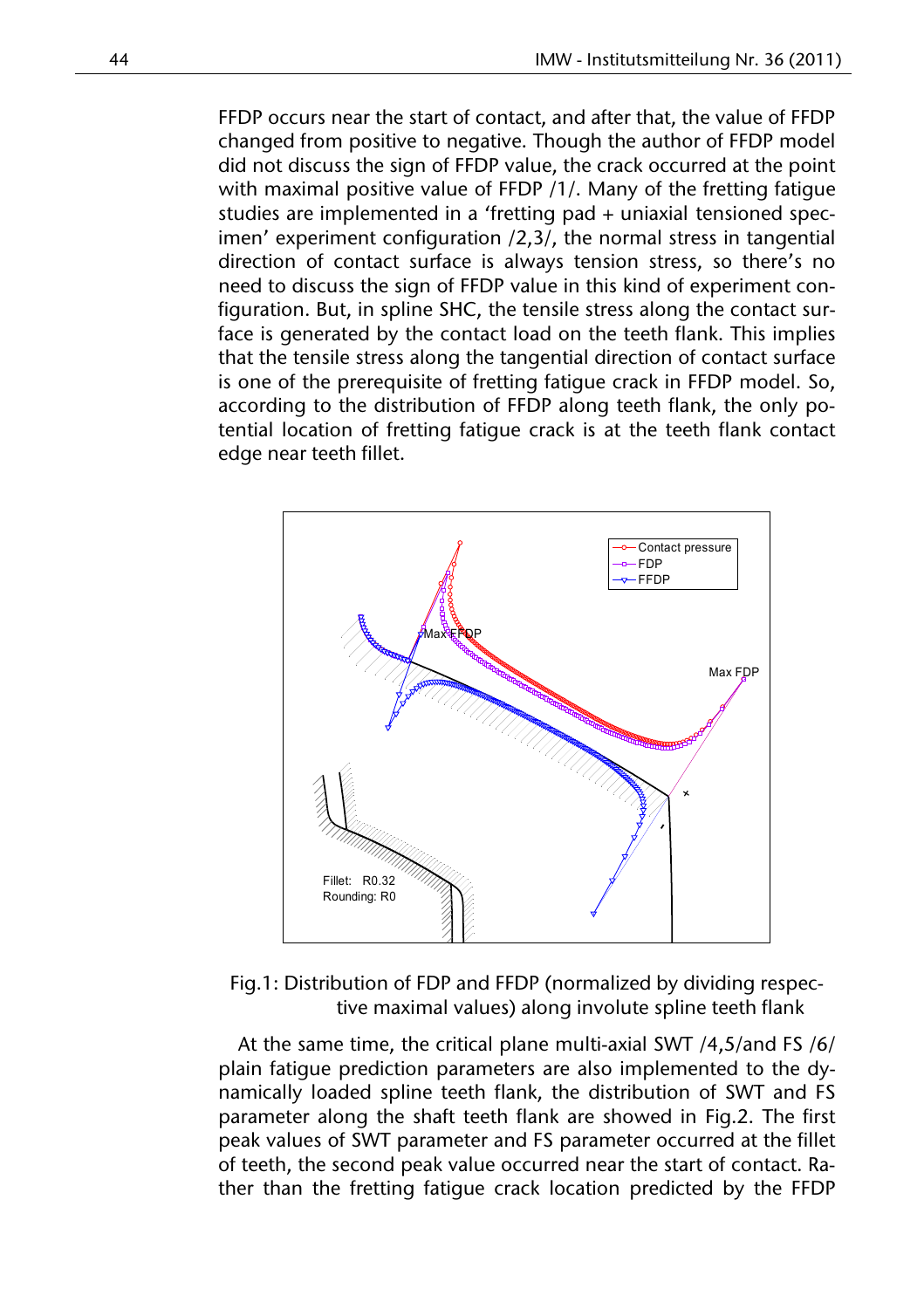model, the most possible location of plain fatigue crack predicted by SWT or FS parameter is at the fillet of involute spline teeth.



Fig.2: Distribution of SWT and FS (normalized along teeth flank, Fillet: R0.32; Rounding: R0

As discussed above, the FFDP predicted that the only potential location of fretting fatigue crack is at the teeth flank contact edge near teeth fillet, the SWT and FS parameters predicted that the most possible location of plain fatigue crack is at the fillet of involute spline teeth. Here comes the question that which one, plain fatigue crack at the fillet of spline teeth or the fretting fatigue crack near the start of contact will leads to the fracture of the spline teeth, we define it as a plain/fretting fatigue competition mechanism. Obviously, our concern is to minimize the danger of fretting fatigue near contact edge and plain fatigue at teeth fillet at the same time. The first intuition of structure optimization is to round the sharp contact edge for the purpose of alleviating stress singularity and abrupt stiffness change near contact edge or increase the radius of teeth fillet. Increase the radius of fillet greatly decreased the value of SWT and FS parameter but further increased the danger of fretting fatigue, because the teeth root becomes stiffer and gives rise to the micro slip at contact edge, as shown in Fig.3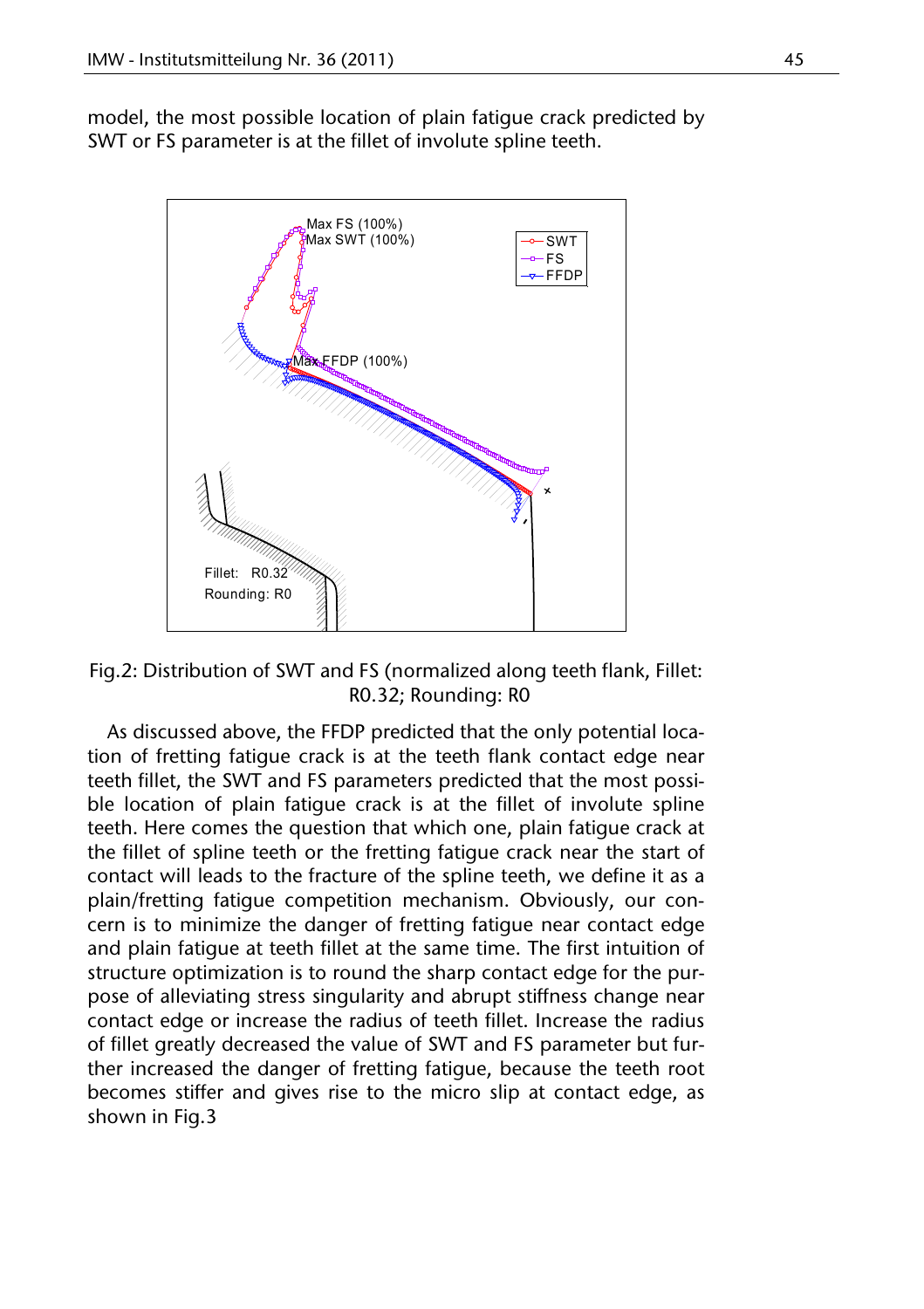

Fig.3: Distribution of SWT, FS and FFDP parameter (normalized) along teeth flank, Fillet: R0.48; Rounding: R0.32,

## **3 Comparison of involute spline and IMW complex cycloid profile**

The complex cycloid profiles introduced by Ziaei, M. provided an alternative to the standard spline shaft-hub connections to transmit torque /7, 8/. The geometrically continuous contour of complex cycloid profile gets rid of the stress singularity and abrupt change of stiffness problem that greatly concerned in spline shaft-hub connections, and furthermore, it is hopefully to decouple the function centering from the function of torque transmission by profile optimization. Here, the plain and fretting fatigue prediction parameters will be also implemented in a group of complex cycloid profile in order to compare the plain/fretting fatigue performances with involute spline SHC under dynamic torque. Referred to the common equation introduced by Ziaei, M. /8/, a new group of complex cycloid profile is introduced here, named as IMW profile. Keeping the teeth number, the major radius, minor radius and the middle radius be the same with involute spline SHC, Fig.4 shows the shape of four IMW profiles with different pressure angles. According to the parameter equation of IMW complex cycloid profile, every involute spline SHC in DIN5480 can find several corresponding IMW profiles with different pressure angle following the above method.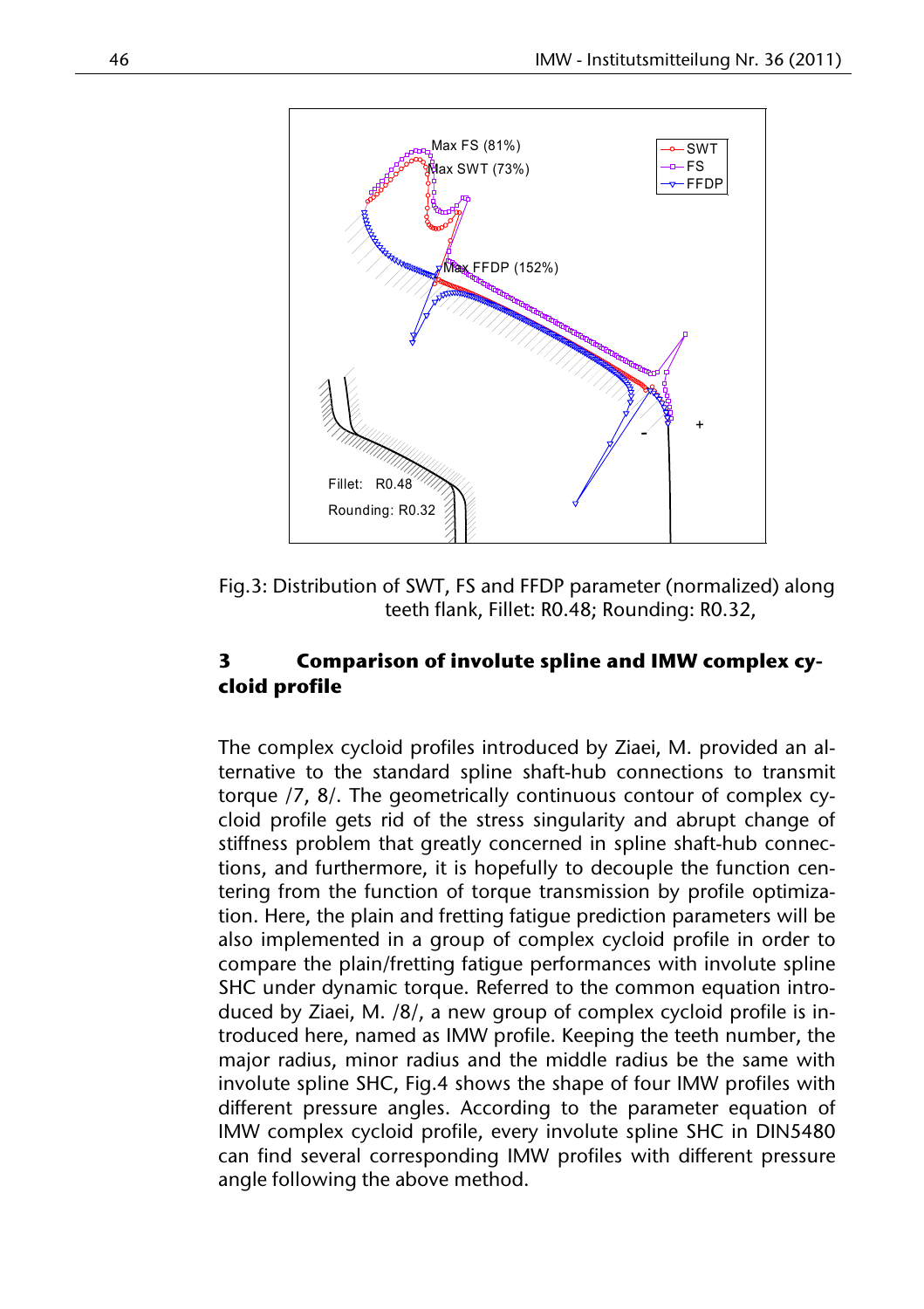

Fig.4: IMW01-IMW04 profiles referred to DIN5480 45x2x21  $(r_{f1} = 20.2, r_{a1} = 22.3, r_m = (r_{a1} + r_{f1})/2 = 21.25)$ 



Fig.5: Distribution of SWT, FS and FFDP parameter along teeth flank of IMW01-A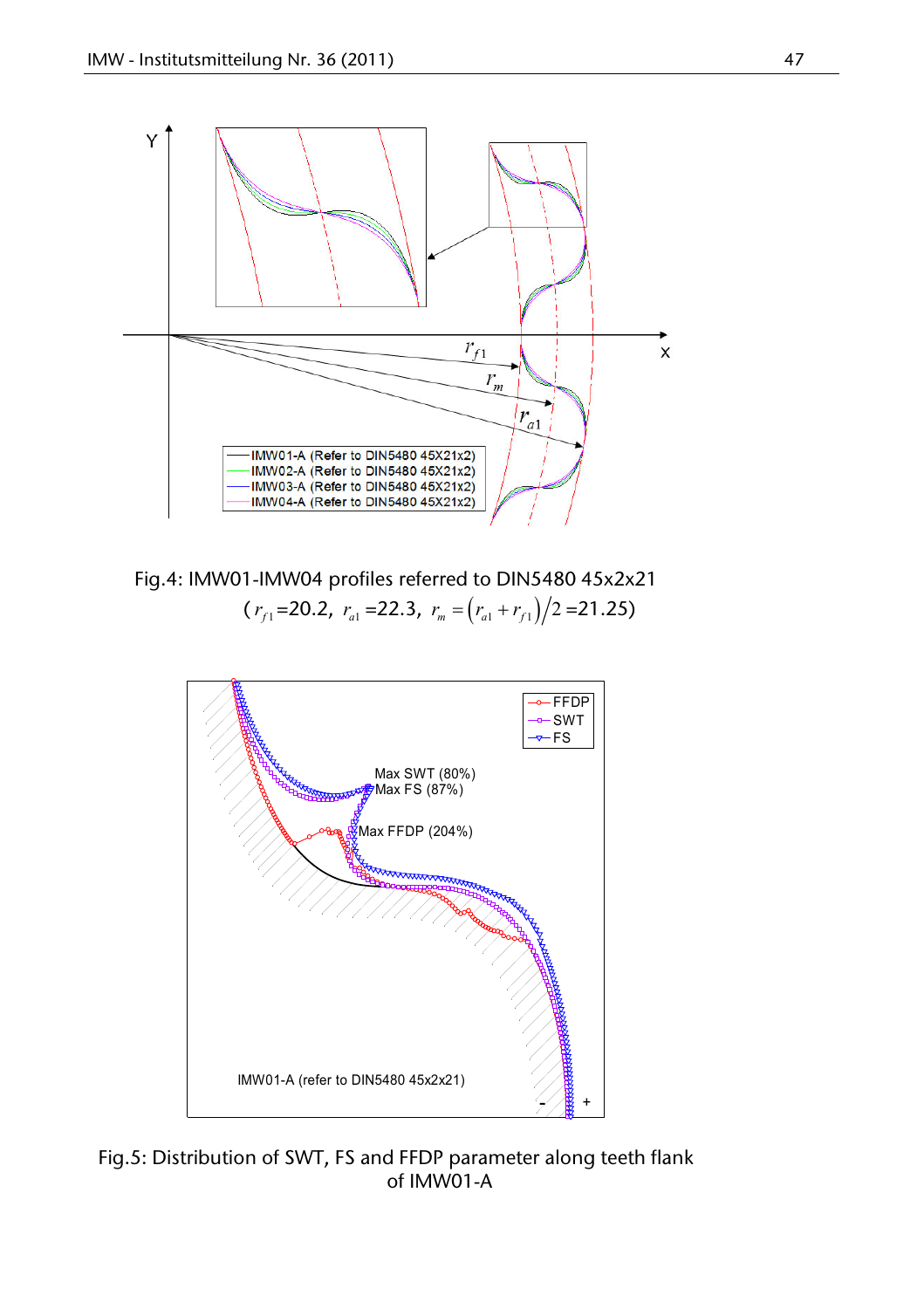

Fig.6: Distribution of SWT, FS and FFDP parameter along teeth flank of IMW02-A



Fig. 7: Distribution of SWT, FS and FFDP parameter along teeth flank of IMW03-A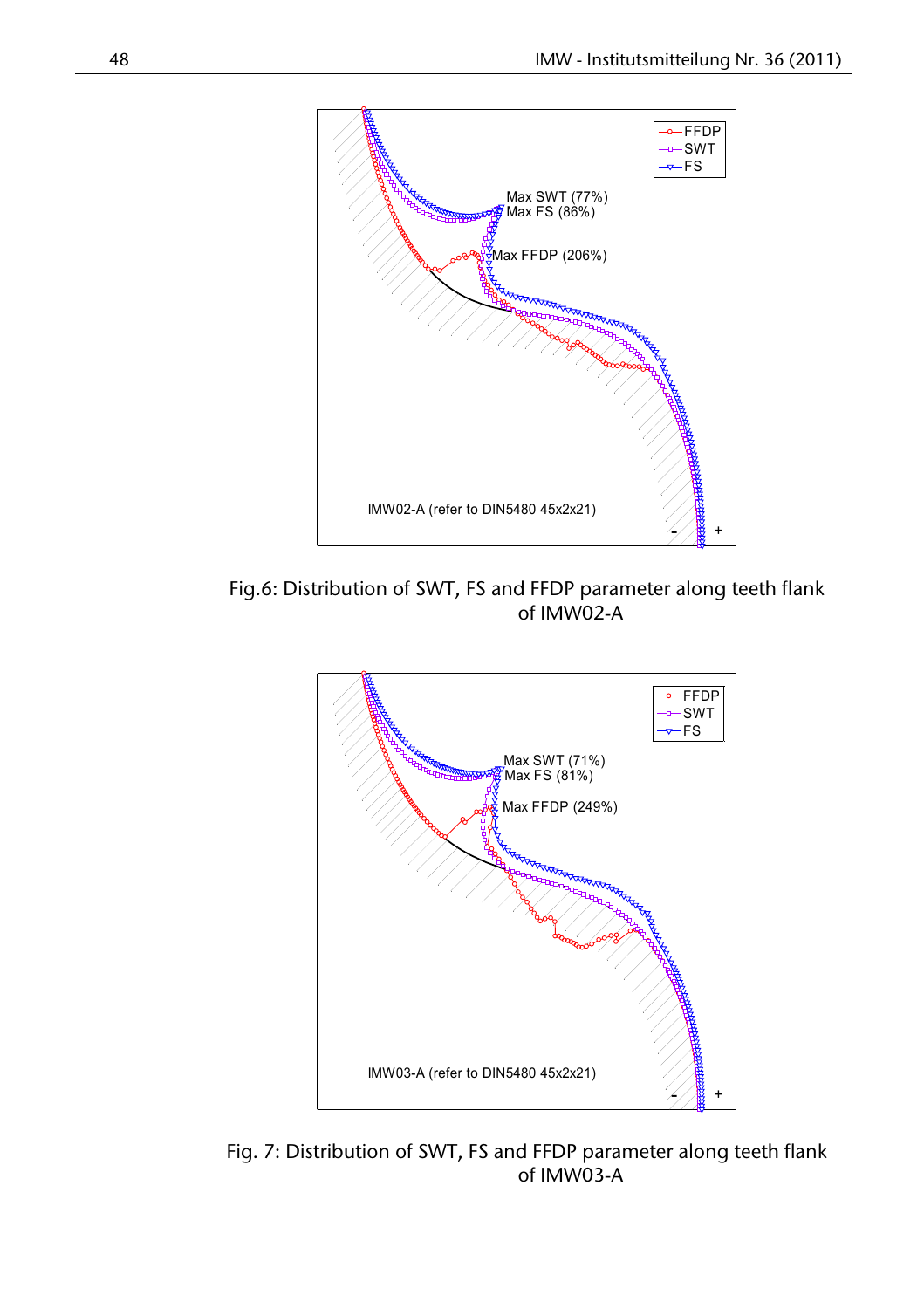

Fig.8: Distribution of SWT, FS and FFDP parameter along teeth flank of IMW04-A

Under the same dynamic load as that of involute spline SHC, Fig. 5- Fig.8 showed the distributions of SWT, FS and FFDP along teeth flank of these four IMW complex cycloid profiles. The profiles are rotated 180/21 degree around the axis in clockwise in FE analysis, so that the middle line of teeth meets the X axis of the coordinate system for the unity with involute spline teeth. One of the most great difference showed in these figures is that the maximal value of FFDP and plain fatigue prediction parameters SWT and FS both occurred at the teeth root (fillet), and the values of FFDP are much greater than that in involute spline teeth, this means that this type of complex cycloid profile is more sensitive to fretting fatigue compared with involute spline profile. At the same time, the danger of plain fatigue at teeth root is decreased, the value of SWT parameters decreased always much more than that of shear mode FS parameters. In the IMW04-A (refer to DIN5480 45x2x21) profile, the reduction of SWT value reached 52% and the reduction of FS value is 28%, that means the plain fatigue crack will change from tensile mode dominated to shear mode dominated with the increase of pressure angle. At the same time, the danger of fretting fatigue is increased with the increase of pressure angle.